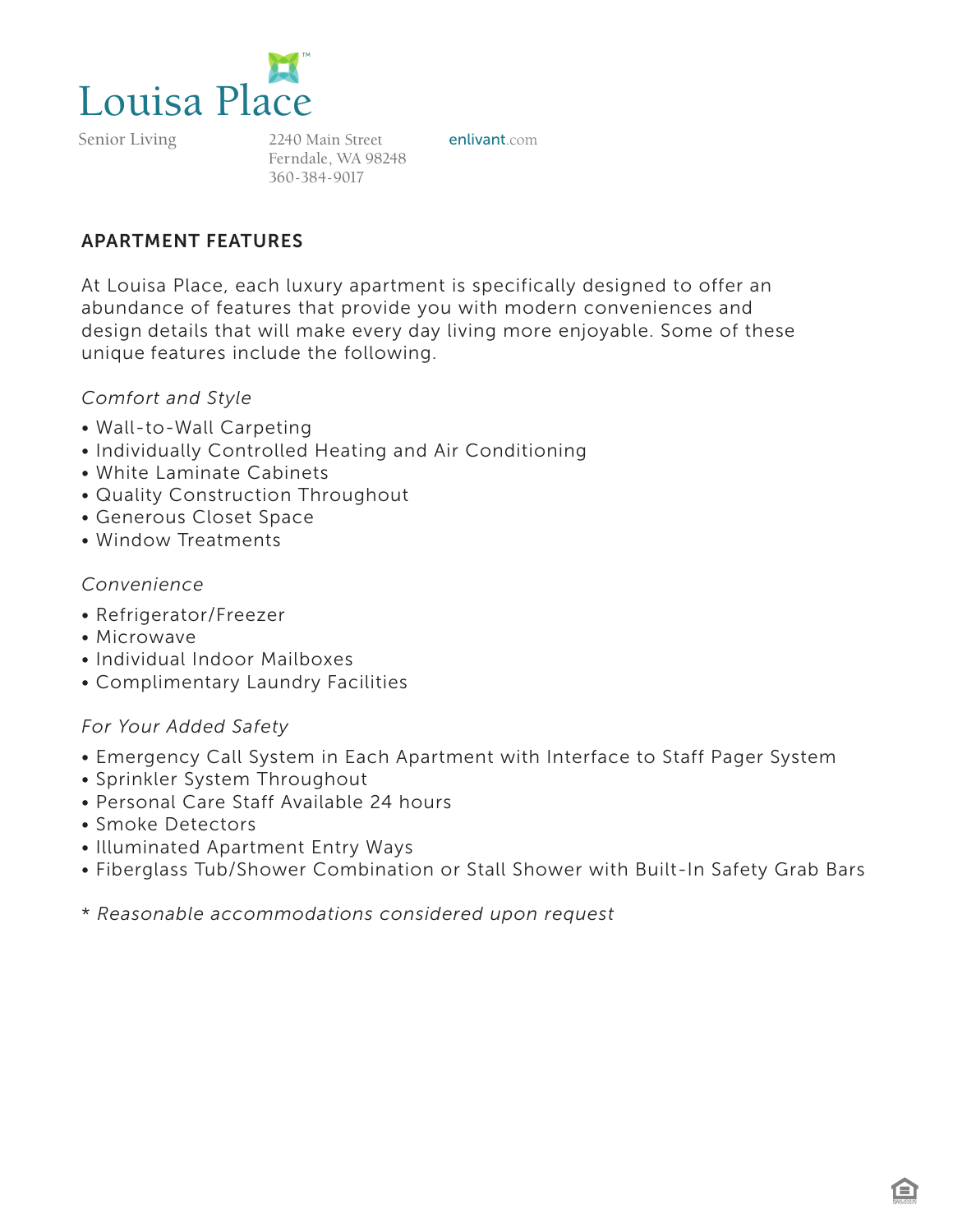

Senior Living

2240 Main Street **enlivant**.com Ferndale, WA 98248 360-384-9017



# Studio

*Studio One Bath* One Bath *320 Square Feet (approximately)* 320 Square Feet (approximately)